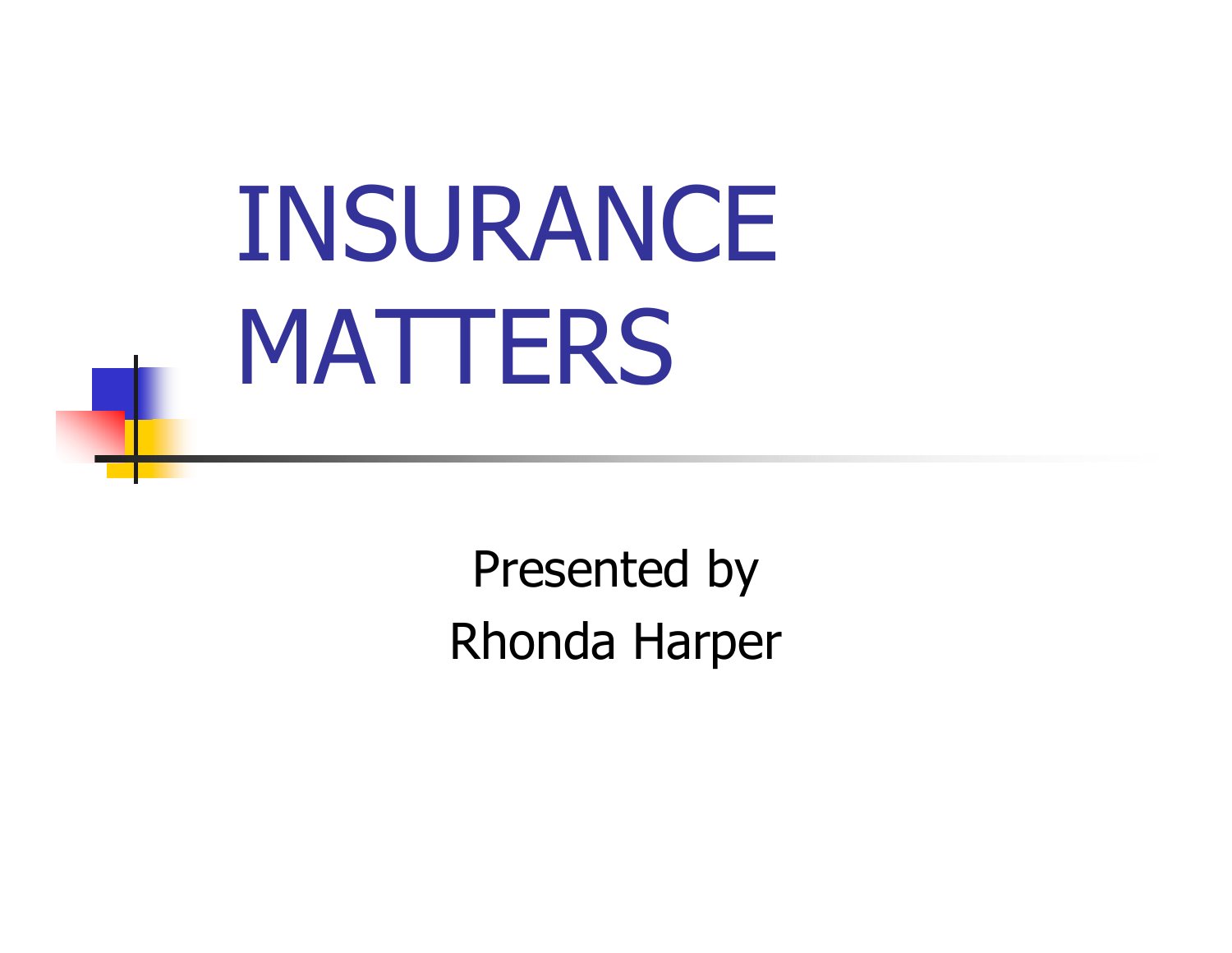# NAD WORKING POLICY

- **Sets the policies / limits for all church** operations against risk of accidents, property and liability losses, and medical claims.
- **Policies are found in NAD Working** Policy S 60 Risk Management Policies.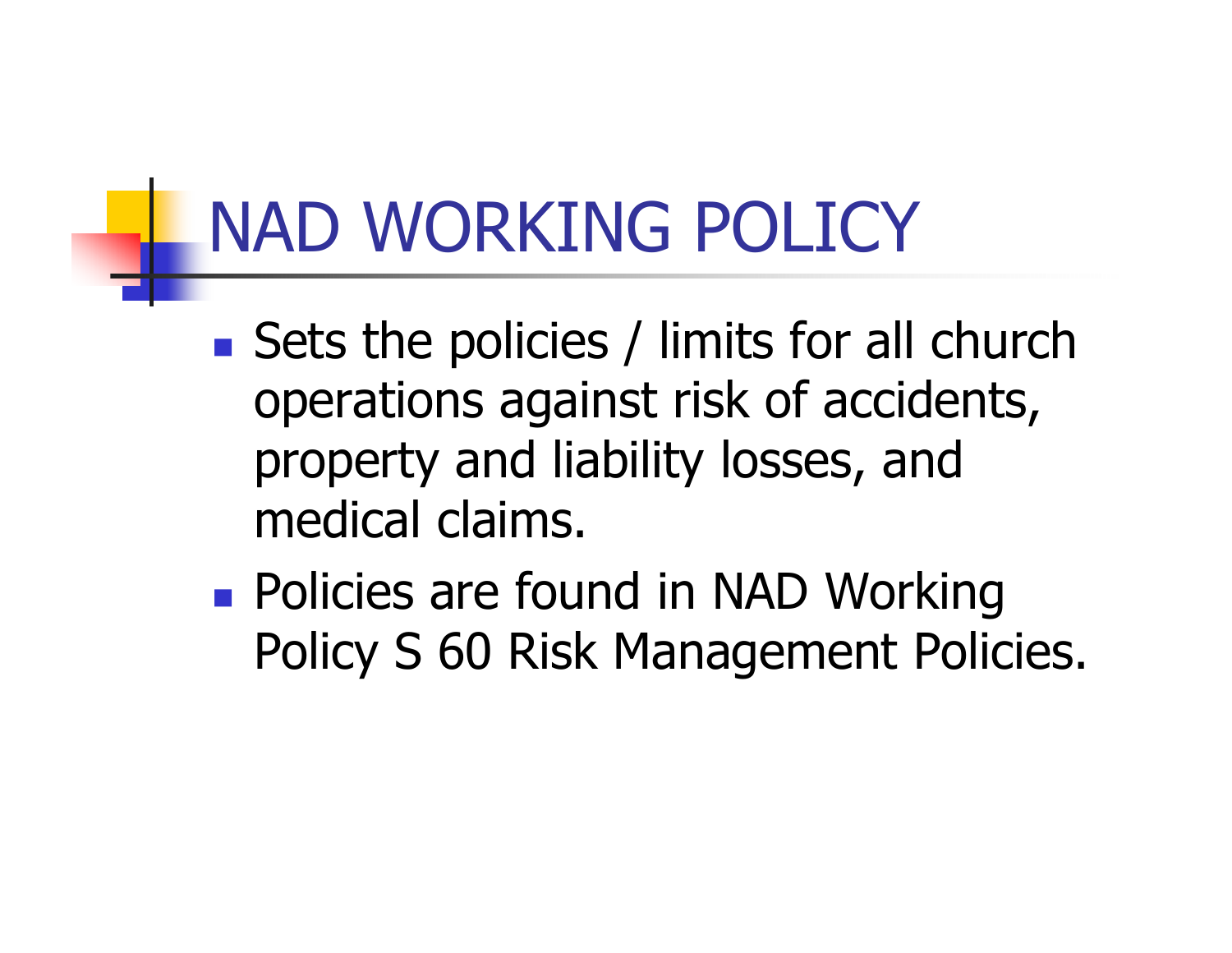#### NAD POLICIES

**The officers and managers of denominational** organizations shall initiate measures to prevent losses, and shall be responsible for maintaining adequate insurance coverage or self insurance funds. Losses and accidents must be reported on a timely basis. It is the duty of the auditor the check and report as to whether insurance coverages are in harmony with NAD policy.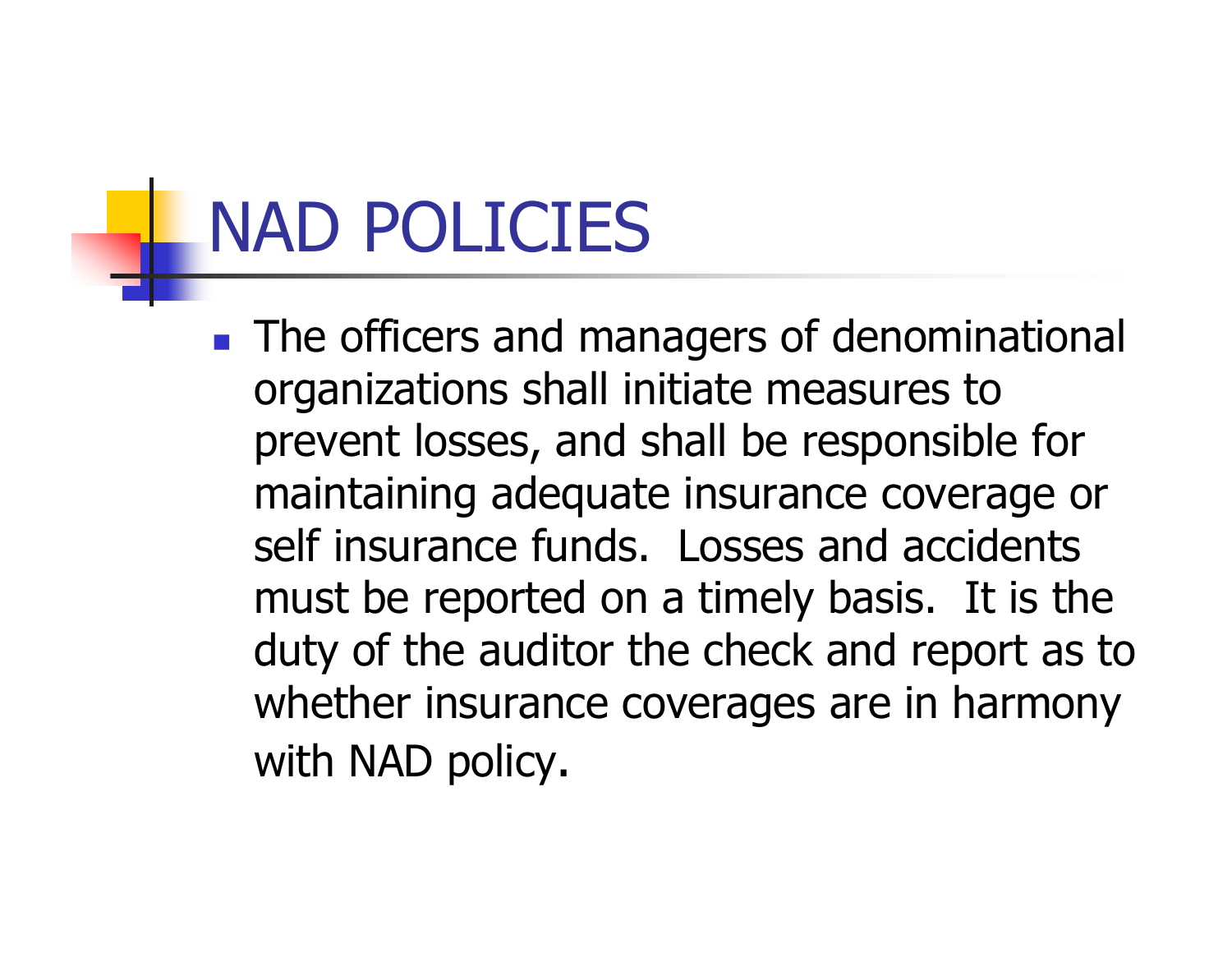#### Florida Conference

- Spends approximately \$6,000,000 per year for insurance premiums, NOT INCLUDING health care and employee benefits.
- Some insurance costs are passed along to the various entities within the Conference, including the churches, schools, child centers, camp, conference office, and community service centers.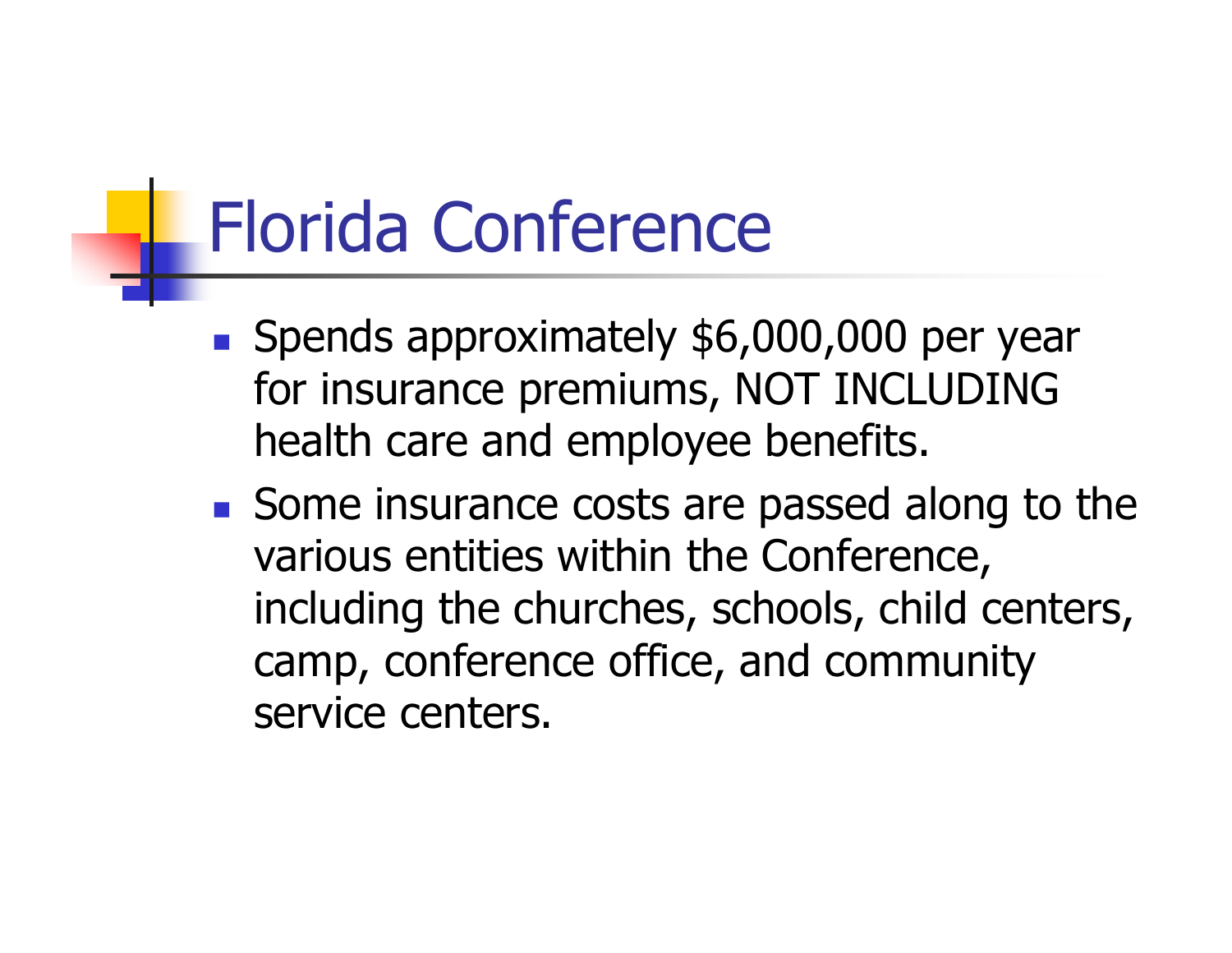#### Annual Property and GL Billing

- Sent out in mid May for the 3/1/2020 -3/1/2021 policy period.
- **Every entity received a Special** Pandemic Insurance Credit of \$1,200.
- **Signed/ dated copy of invoice was to be** returned by June 15, 2020, selecting the payment option.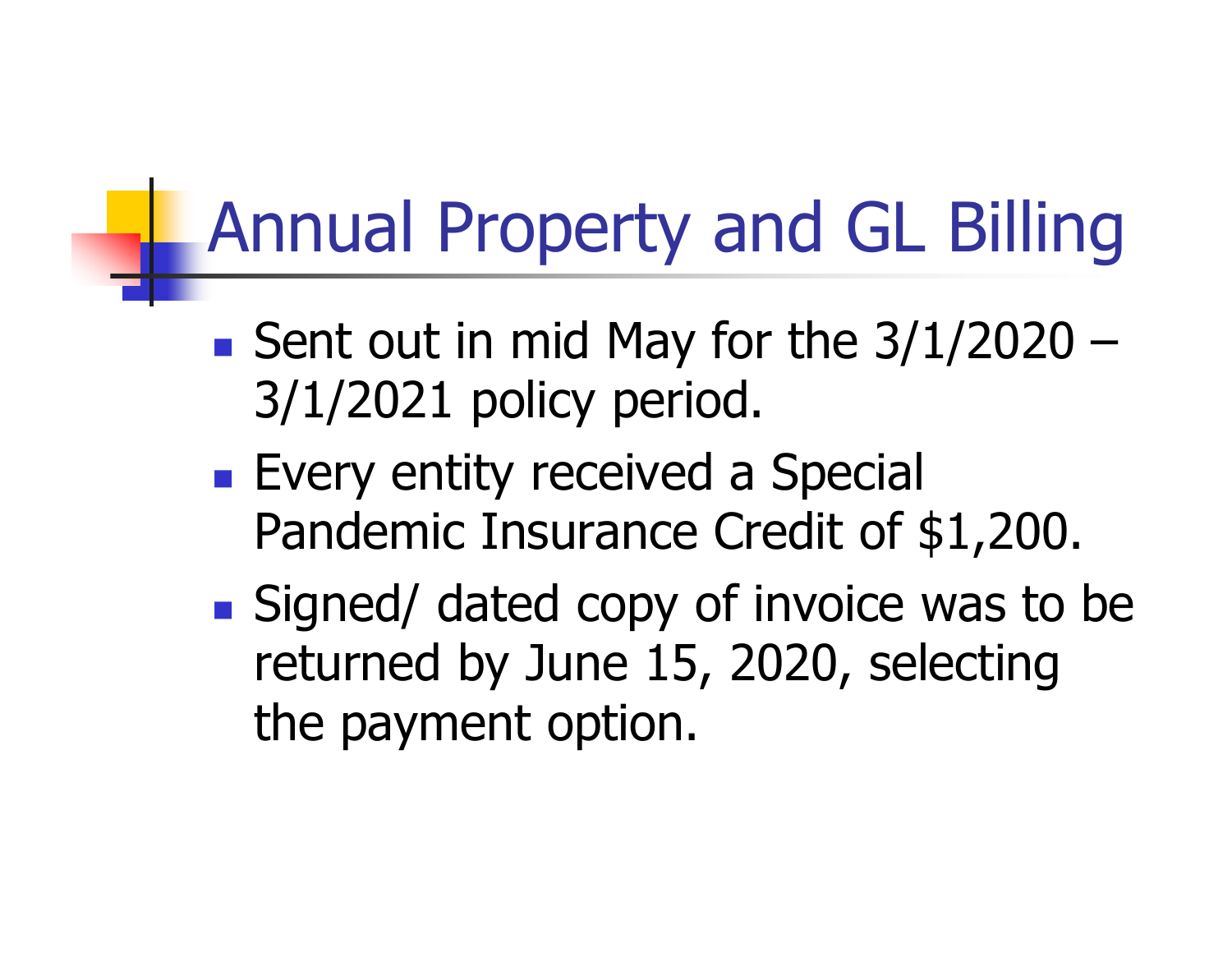# Three Payment Options….

- $\blacksquare$  Full payment by  $6/30/20 2\%$  credit
- 3 monthly payments due by 9/30/20 no discount given
- 8 monthly payments due by 12/31/20 -2% processing fee added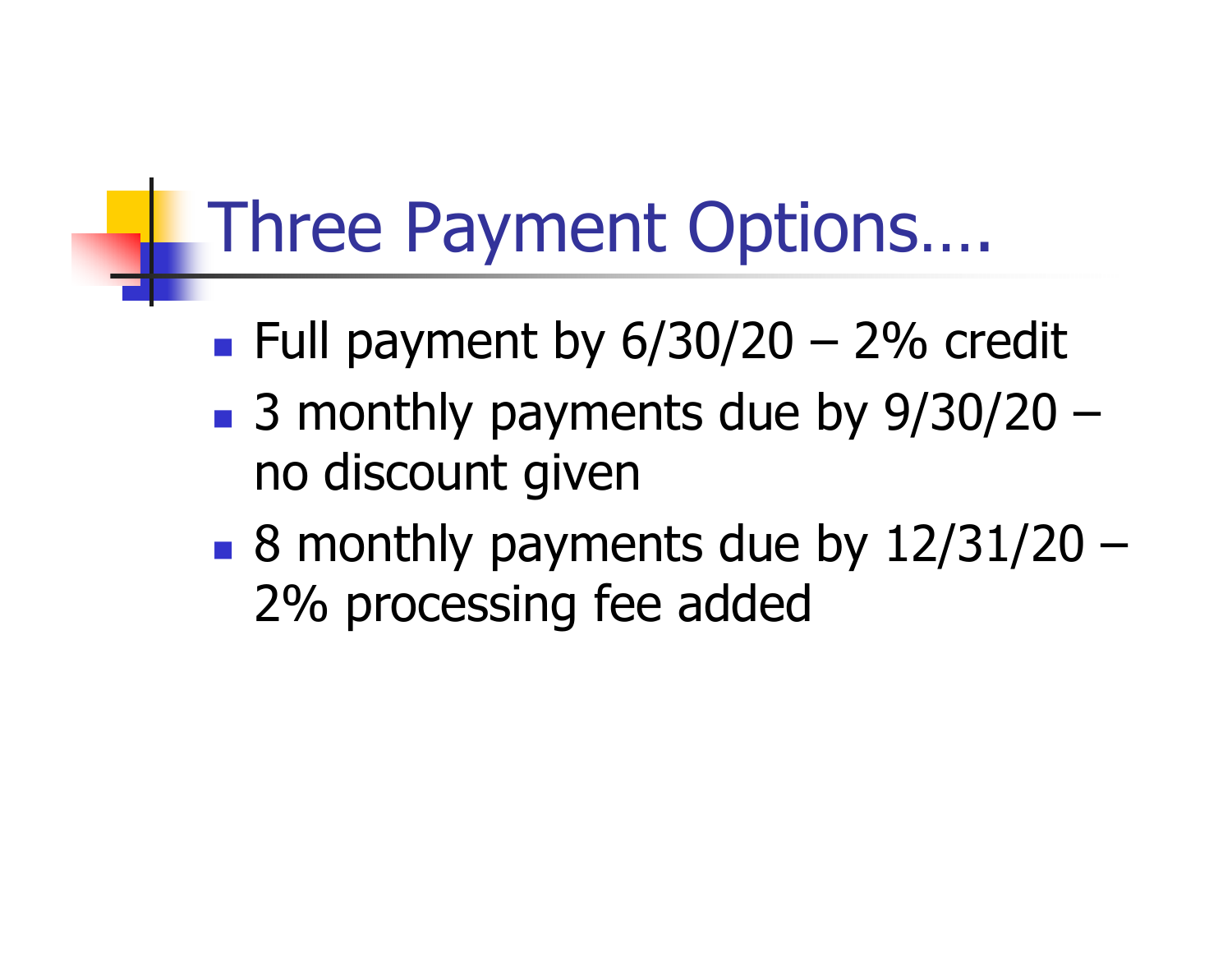# Property Insurance

- **Sent the current Evidence of Property** Insurance with the billing. Ask that you review the information. Notify if anything needs to be corrected.
- **If your entity rents a facility, you can** purchase content insurance.
- **The insurance is for replacement value** vs. market value.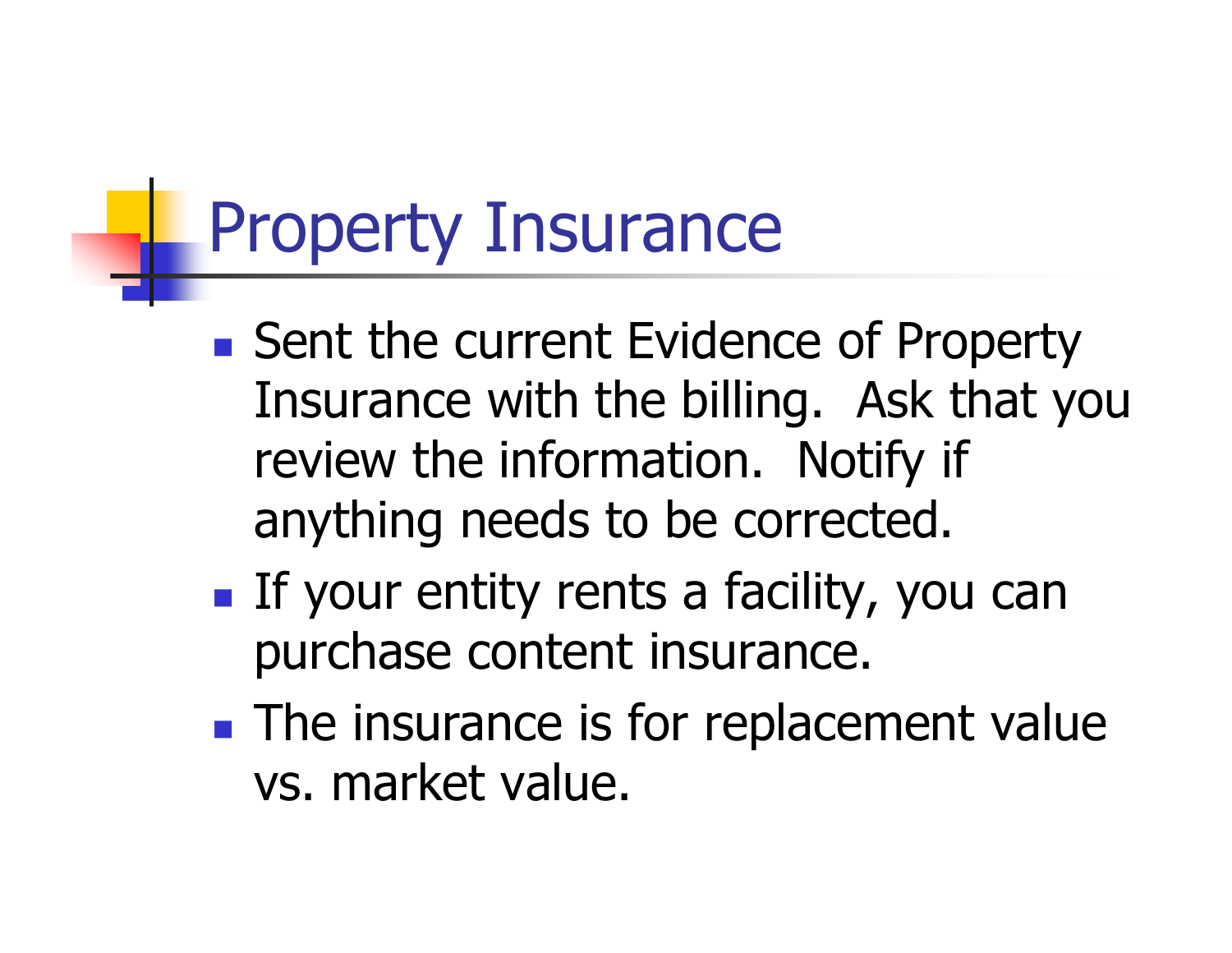# Property….

- **Example 2 Church Signs that are not attached to** the building are not covered unless scheduled on the policy.
- **Fences are not covered unless** scheduled.
- **Each building must be scheduled,** including sheds, pavilions, etc. if you want them insured.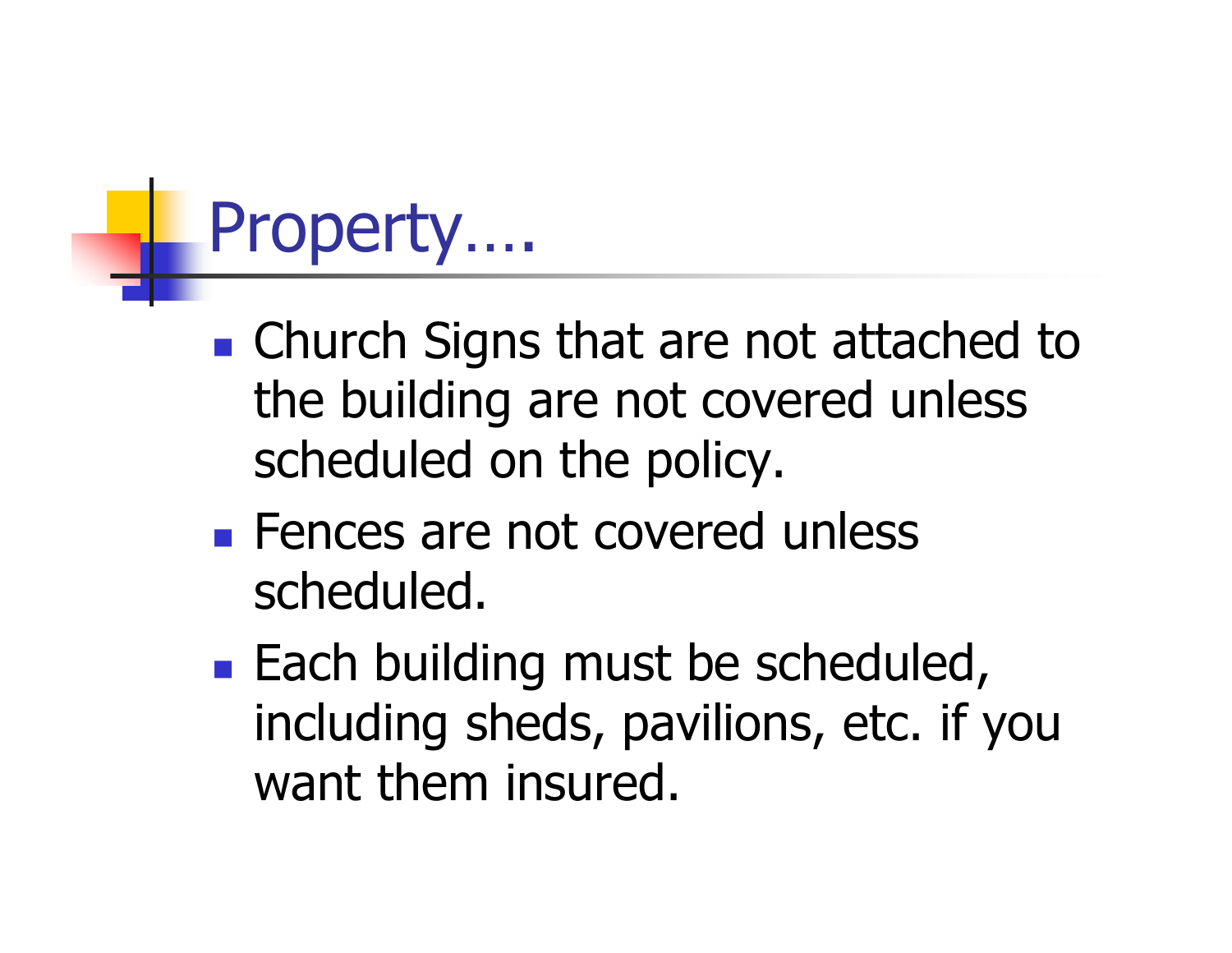# EXCLUSIONS…

- a. land, growing crops, standing timber and animal mortality
- $\sim$ aircraft and motor vehicles
- $\mathcal{L}_{\mathcal{A}}$ waterborne shipments
- $\mathcal{L}_{\mathcal{A}}$ fraudulent or dishonest acts of employees
- $\mathcal{C}^{\mathcal{A}}$ defective design, faulty workmanship or materials
- $\overline{\phantom{a}}$  mechanical breakdown, wear and tear, deterioration, pollution, moths, vermin or insect, temperature extremes
- $\mathcal{L}_{\mathcal{A}}$ explosion, ruptured or bursting of steam fired or pressure vessels
- $\mathcal{L}_{\mathcal{A}}$ normal settling, cracking of pavements, foundations, walls, ceilings, or floors
- $\mathcal{L}^{\mathcal{A}}$ loss of market
- $\mathbf{r}$ hostile or warlike action
- $\mathcal{L}_{\mathrm{in}}$ nuclear reaction, radiation or radioactive contamination
- $\sim$ mold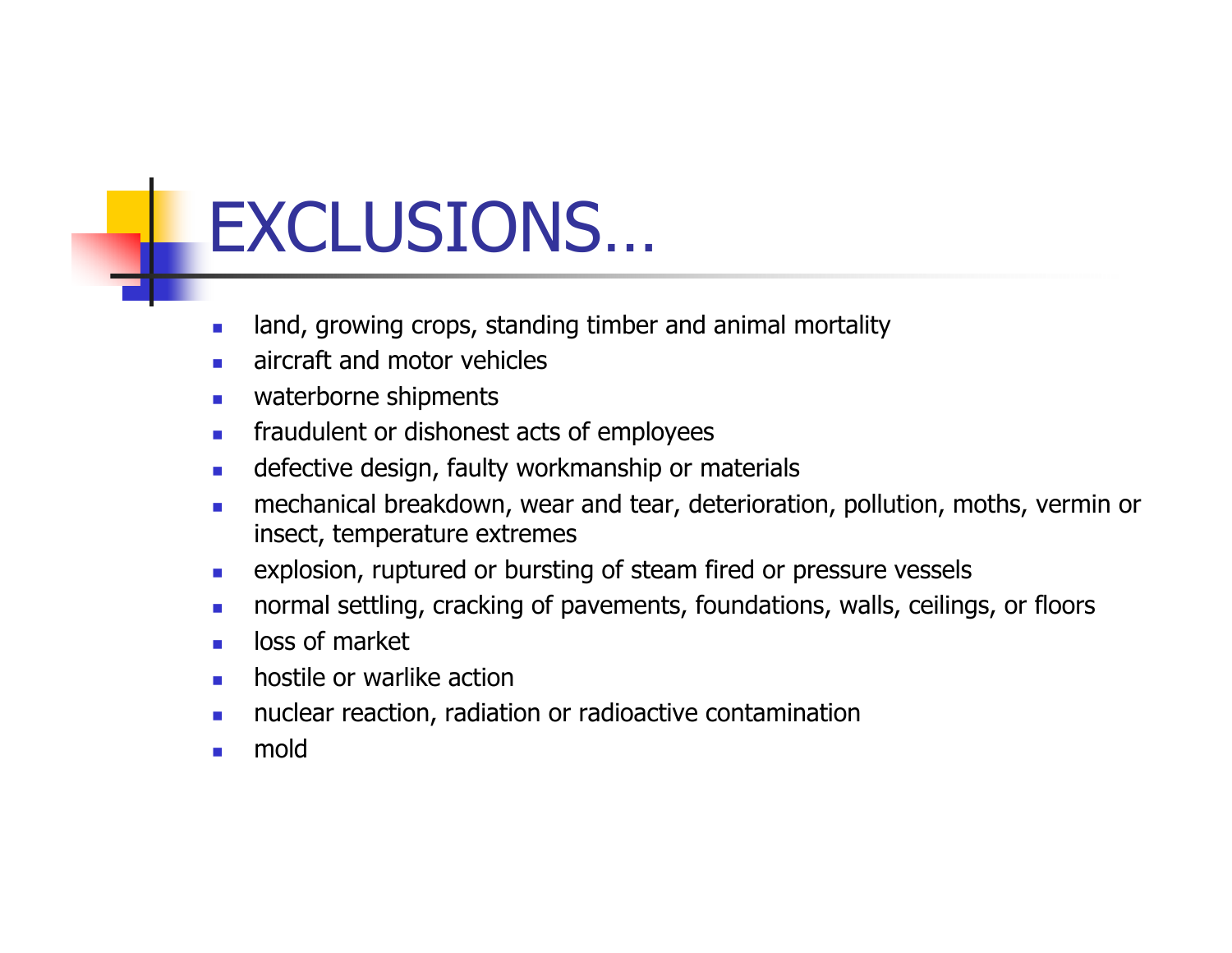#### Property Deductible

F To keep our property insurance premiums steady this year, the deductible has increased to \$10,000 per eligible claim. The Conference will continue to subsidize an amount and now it will be the difference between the previous deductible of \$5,000 and the current deductible of \$10,000 for any eligible, nonhurricane claim. For named storm property claims, the deductible remains at 3% of the damaged building value, or a minimum of \$25,000.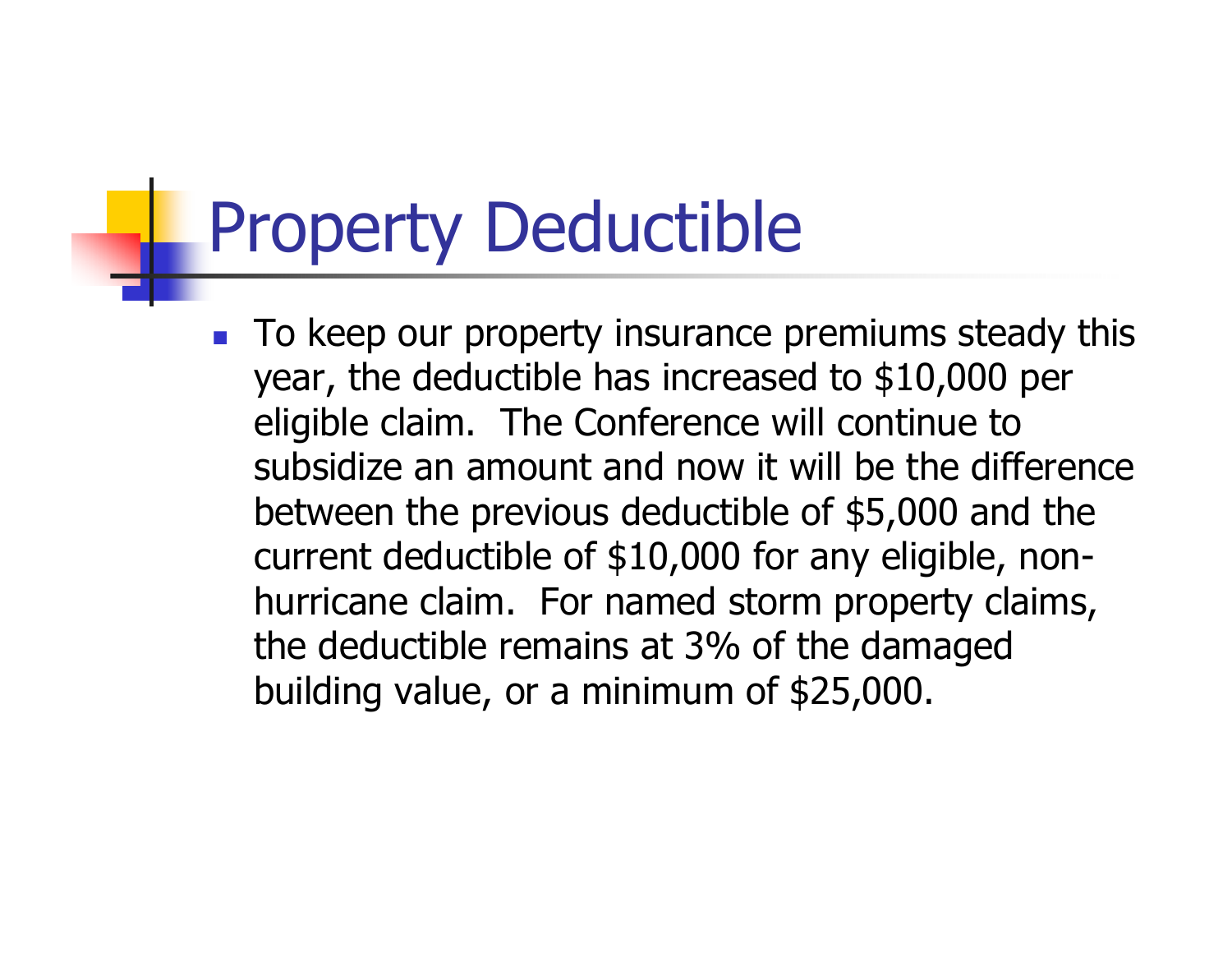# CLAIMS

- **Notify FL Conference Risk Management** Dept if you have a property claim.
- **If there is damage to the building, our** insurance will send out an adjustor at NO COST to the insured. Protect/ secure the damaged area.
- **DO NOT hire a public adjustor**
- **Select one person to work with the claim** and the adjustor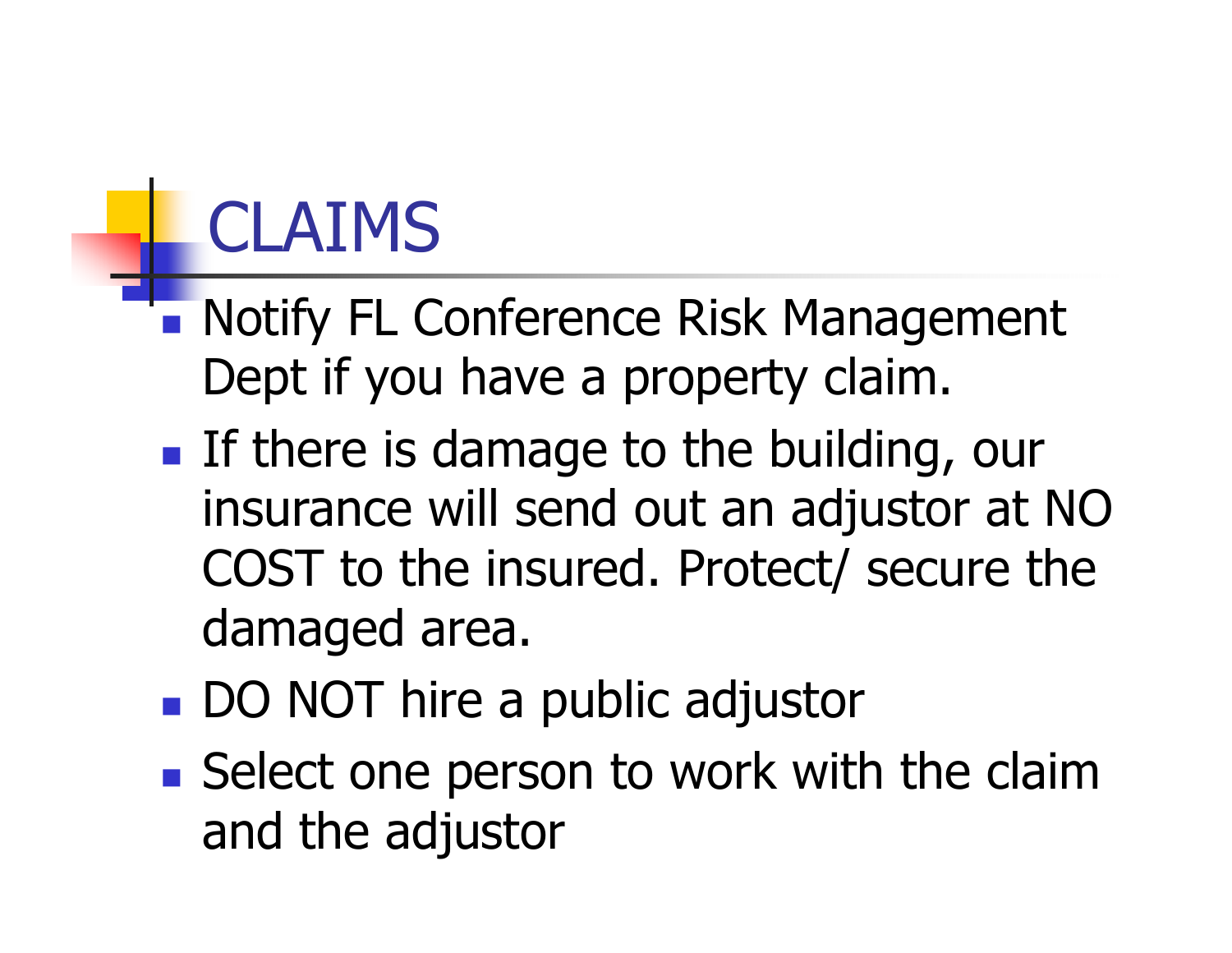# ANNUAL PACKAGE INCLUDES:

- **General Liability**
- **Executive Risk Boards, Directors** Coverage, Crime Coverage
- **Nolunteer Labor**
- $\Box$ **Premises Medical for members/ guests on and off property**
- **Excess Liability**
- **EPL (Sexual Harassment/ Wrongful Term)**
- **DETERNAL Volunteer Screening Program**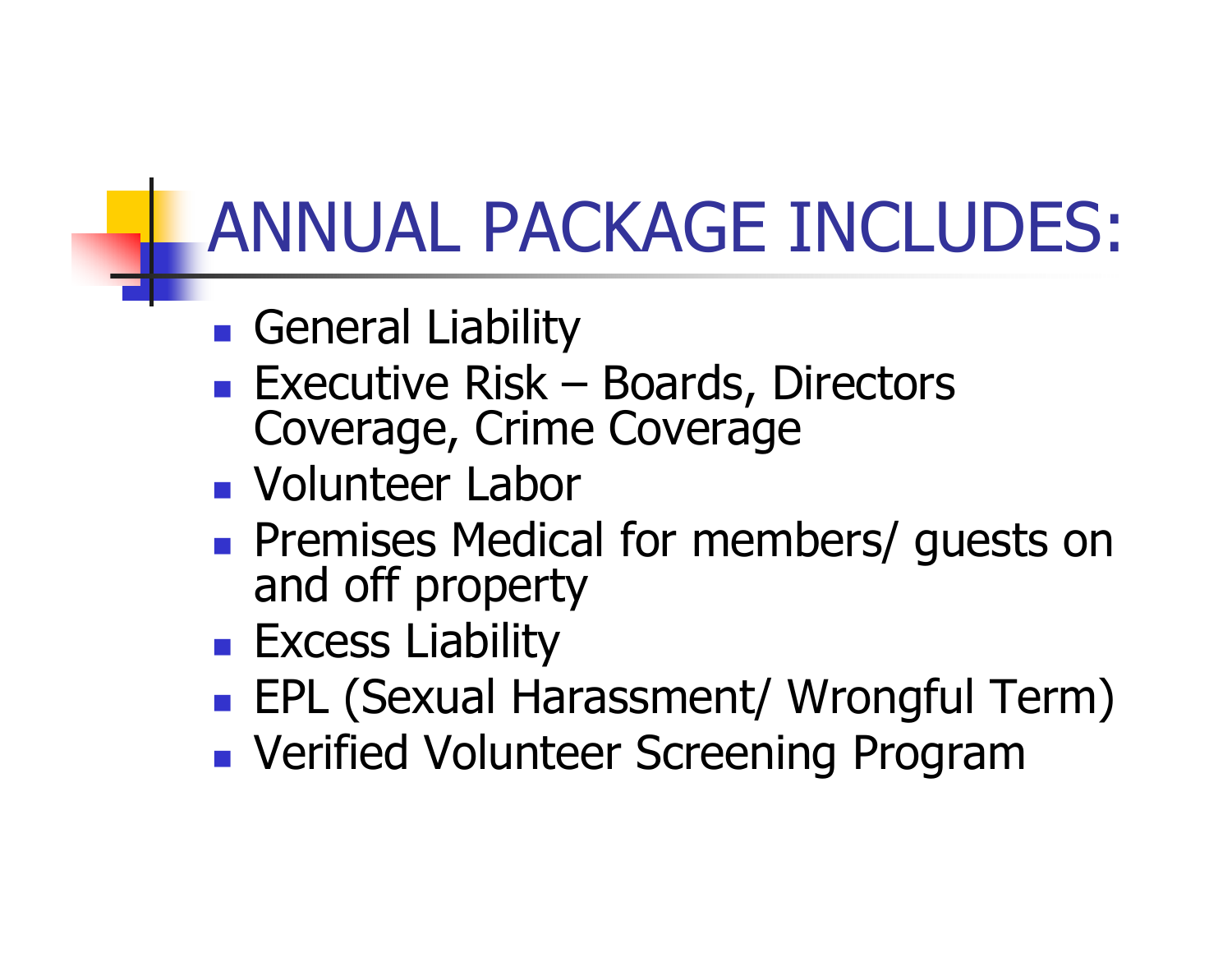#### General Liability Allocation

**IF The conference allocated the 11** liability insurance package to the churches solely based on church membership. Last year the Conference Executive Committee voted to adopt a new method of allocating the liability insurance package premium to churches. This new method is composed of a formula that contemplates exposure and risks based on the last ten years' liability claims history report along with church membership.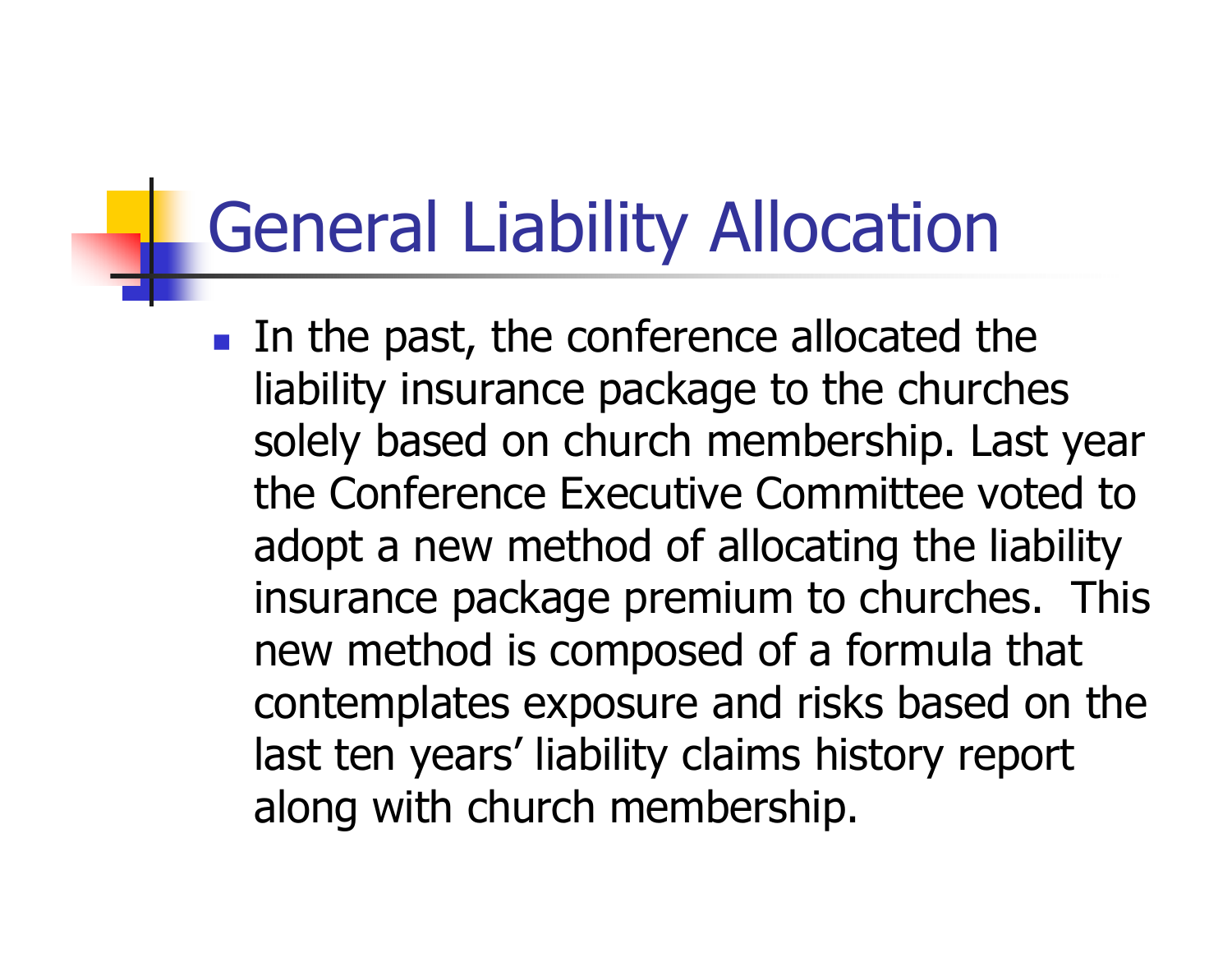# Billed Separately for Liability

- **Community Service Centers / Thrift** Stores
- **Dwellings / Apartments**
- **Child Care Centers**
- **Radio Stations**
- Schools
- **E.** Camp, Academies, Conference Office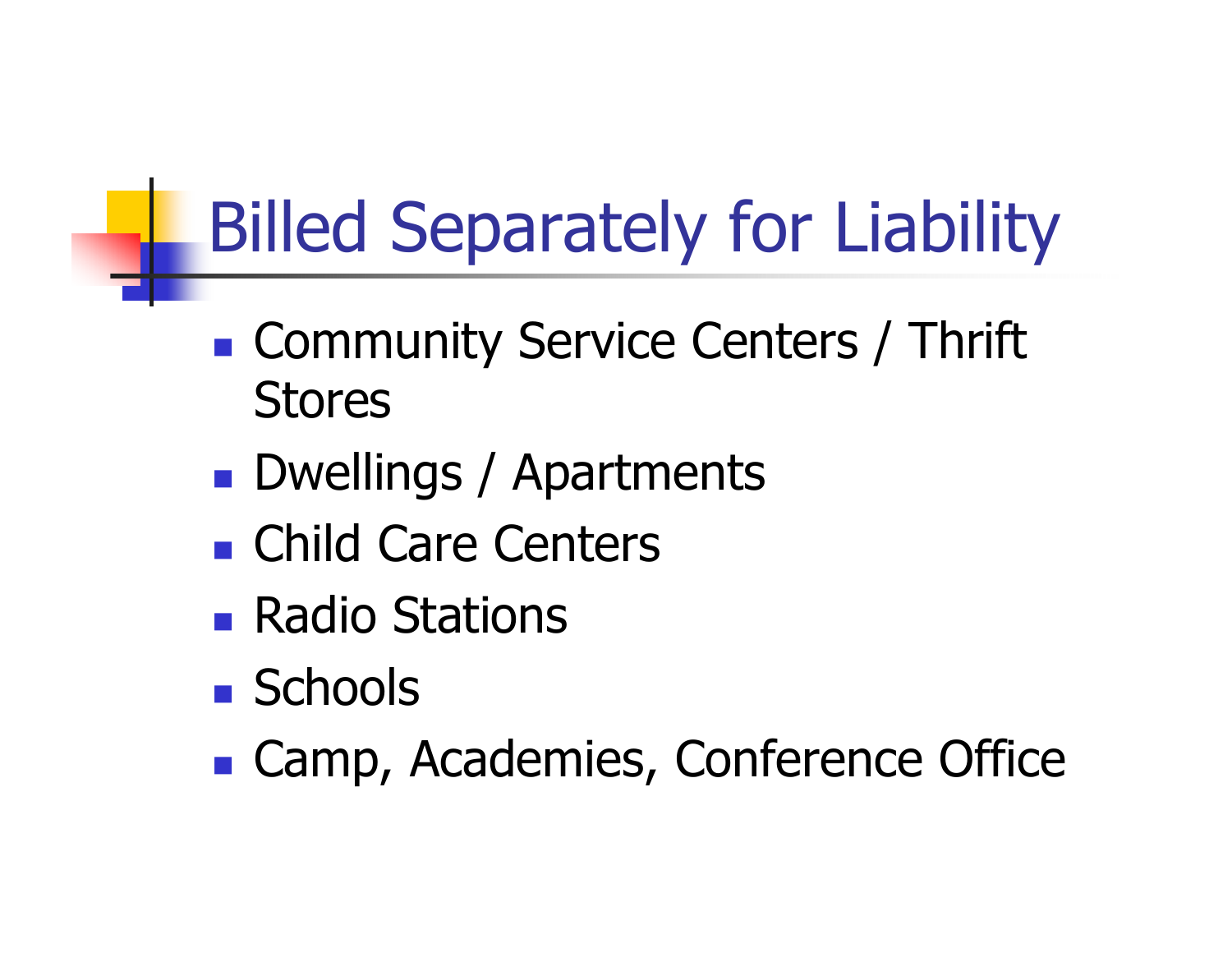#### Deductible for GL

Our Churches are not exempt from liability claims. Due to our increase in claims over recent years, our policy now has a deductible IF the claim exceeds \$200,000. The deductible is 15% of the amount over \$200,000. This includes settlement monies, claim expense, and legal fees. The entity the claim is against would be responsible for 13% of this, and the Conference will assist with  $2\%$ .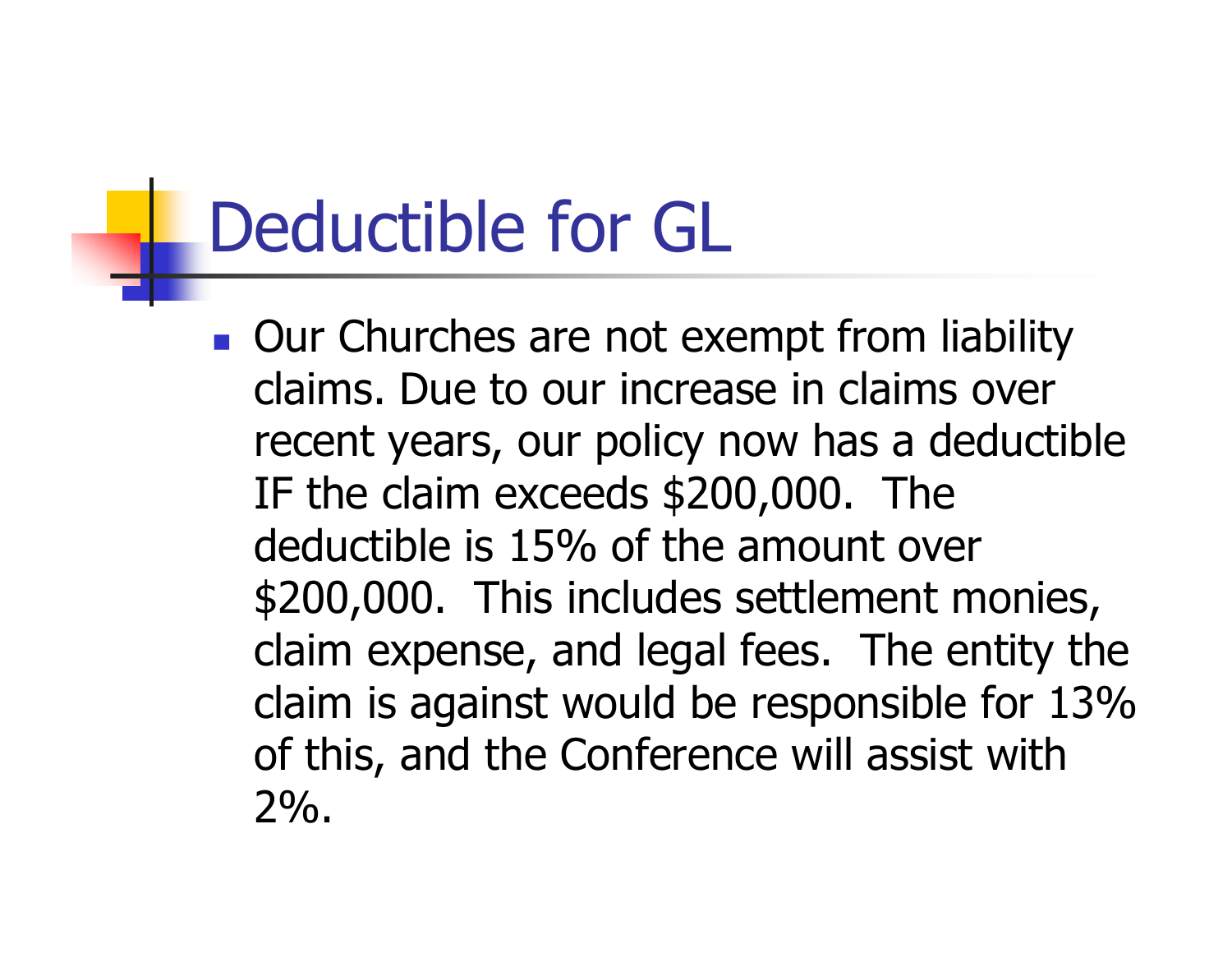#### Certificates of Liability Ins.

**Often when renting or using locations to hold** activities, the owner requires a COI. This shows the owner we have liability insurance. There is no charge for a COI. Contact the Risk Mgmt. Department for an application and once it is submitted, allow up to a week for the certificate to be produced by our insurance. PLAN AHEAD